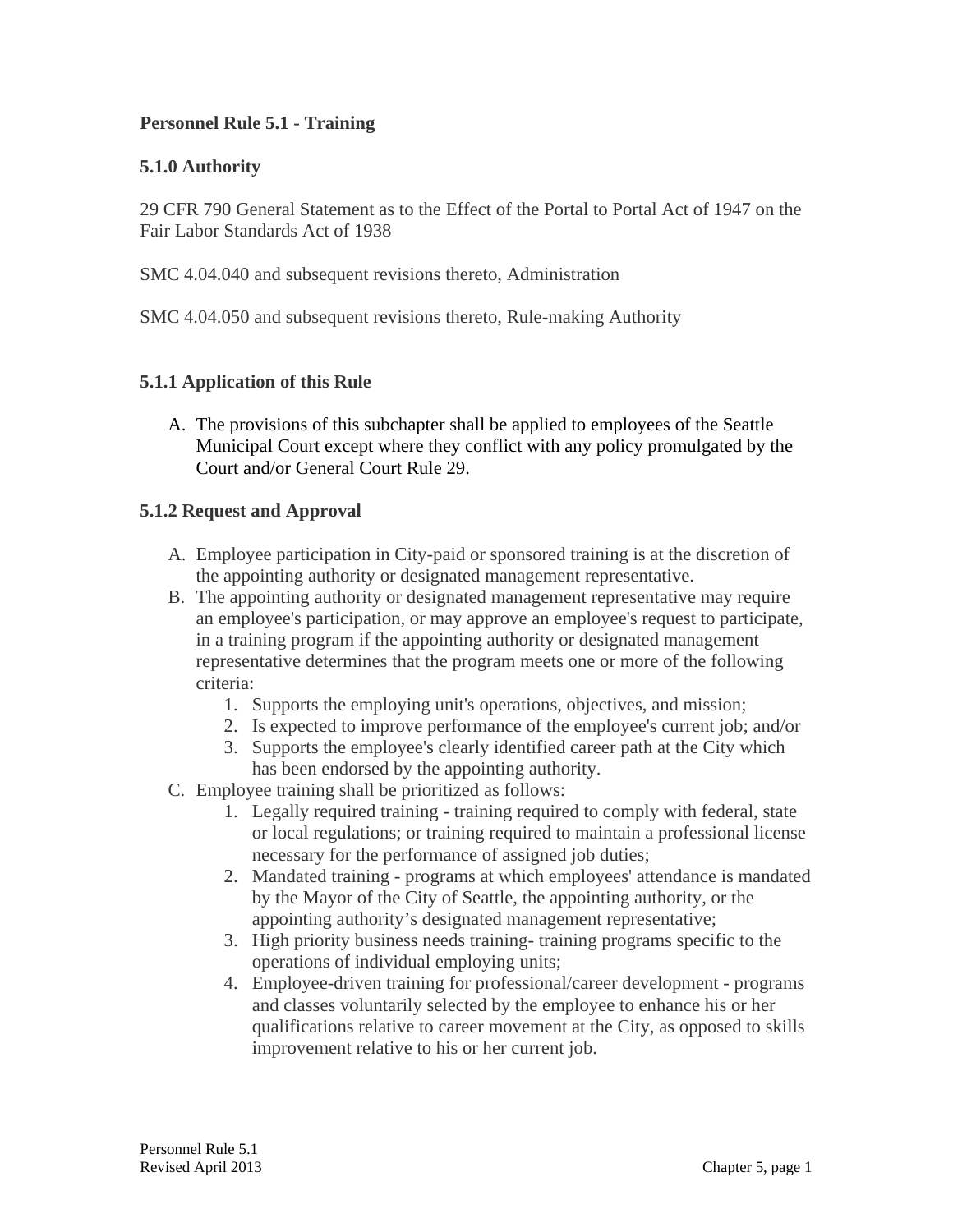D. Approval to participate in training opportunities shall include authorization specifying the amount of time the employee may use to complete the program.

# **5.1.3 Working Hours**

A. Authorized training shall be treated as a work assignment. Employees shall be compensated for time spent in authorized training activities during normal work hours. For hourly employees, time spent in authorized training activities, including completion of assignments, studying, and testing, counts toward the overtime threshold.

- B. Employees may not use paid time, other than accumulated and unused vacation, compensatory time off or other appropriate paid leave, to participate in personal training activities that have not been designated a work assignment by the appointing authority or designated management representative.
- C. An hourly employee must obtain the explicit prior approval of his or her appointing authority or designated management representative to work more than his or her scheduled hours, including work associated with an authorized training opportunity. Hourly employees may be disciplined for working unauthorized overtime.
- D. When an hourly employee's workday is begun prior to and completed subsequent to a class or training program, time spent in transit to and from the class or training program shall be included in the computation of the employee's hours worked.
- E. The appointing authority or designated management representative shall monitor employee progress in authorized training activities and may withdraw approval for the employee's continued participation if the employee fails to meet established deadlines or to achieve predetermined objectives.

# **5.1.4 Scholarship Advance or Reimbursement**

- A. With the advance approval of the appointing authority or designated management representative, and in keeping with the policies and procedures established by the City Finance Director, employees may request designated scholarship funds as cash advances or reimbursements for costs associated with tuition, laboratory fees, textbooks, and other reasonable and usual expenses associated with employee-driven training for professional or career development at the City.
- B. An employee who receives financial assistance from other sources may receive a scholarship advance or be reimbursed by the City only for allowable expenses in excess of this outside assistance.

# **5.1.5 Use of City Facilities and Equipment for Training Purposes**

A. The appointing authority or designated management representative may approve an employee's use of departmental facilities and equipment, including but not limited to computers, video equipment, and software and licensing agreements, for training purposes.